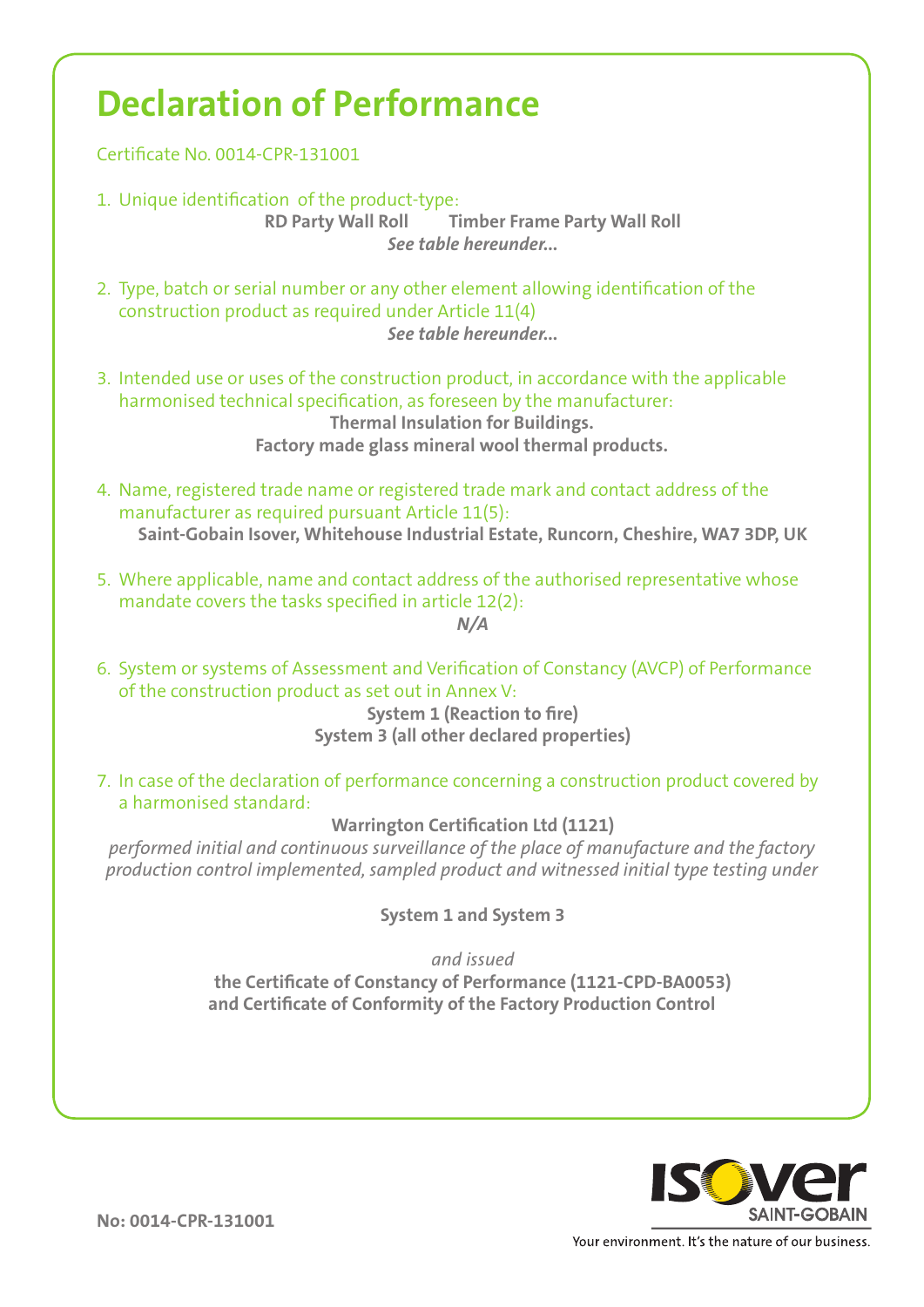## 8. Declared performance table: **According to EN 13162:2012**

| <b>Essential</b><br><b>Characteristics</b>                                                             | Performance                                         | Abbrev.                                     | <b>Unit</b>            | <b>Declared Performance</b> |                           |                           |                           |  |
|--------------------------------------------------------------------------------------------------------|-----------------------------------------------------|---------------------------------------------|------------------------|-----------------------------|---------------------------|---------------------------|---------------------------|--|
| <b>Product Name</b>                                                                                    |                                                     |                                             |                        | <b>RD Party Wall Roll</b>   | <b>RD Party Wall Roll</b> | <b>RD Party Wall Roll</b> | <b>RD Party Wall Roll</b> |  |
| <b>Product Code</b>                                                                                    |                                                     |                                             |                        |                             |                           |                           |                           |  |
| <b>Reaction to fire</b>                                                                                | Reaction<br>to fire                                 | RtF                                         | Euroclass              | A1                          | A1                        | A1                        | A1                        |  |
| <b>Release of</b><br>dangerous<br>substances                                                           | Release of<br>dangerous<br>substances               |                                             |                        | <b>NPD</b>                  |                           |                           |                           |  |
| <b>Acoustic</b><br>absorption index                                                                    | Sound<br>absorption                                 |                                             |                        | <b>NPD</b>                  |                           |                           |                           |  |
| <b>Impact noise</b><br>transmission index                                                              | Dynamic<br>stiffness                                |                                             |                        | <b>NPD</b>                  |                           |                           |                           |  |
|                                                                                                        | Thickness                                           | d,                                          |                        | <b>NPD</b>                  |                           |                           |                           |  |
|                                                                                                        | Compressibility                                     | $\subset$                                   |                        | <b>NPD</b>                  |                           |                           |                           |  |
|                                                                                                        | Air flow<br>resistivity                             | $AF_r$                                      |                        | <b>NPD</b>                  |                           |                           |                           |  |
| <b>Direct airbourne</b><br>sound insulation<br>index                                                   | Air flow<br>resistivity                             | $AF_r$                                      |                        | <b>NPD</b>                  |                           |                           |                           |  |
| <b>Continuous</b><br>glowing<br>combustion                                                             | Continuous<br>glowing<br>combustion                 |                                             |                        | <b>NPD</b>                  |                           |                           |                           |  |
| <b>Thermal resistance</b>                                                                              | Thermal<br>resistance                               | $\mathsf{R}_{\scriptscriptstyle\mathsf{D}}$ | $m^2 K/W$              | 2.05                        | 2.75                      | 3.45                      | 4.15                      |  |
|                                                                                                        | Thermal<br>conductivity                             | $\lambda_{\text{D}}$                        | W/m K                  | 0.036                       | 0.036                     | 0.036                     | 0.036                     |  |
|                                                                                                        | Thickness                                           | $d_{N}$                                     | mm                     | 75                          | 100                       | 125                       | 150                       |  |
|                                                                                                        | Thickness class                                     | Τi                                          |                        | T3                          | T3                        | T3                        | T3                        |  |
| <b>Water permeability</b>                                                                              | Short term<br>water<br>absorption                   | $\mathsf{W}_{\mathsf{p}}$                   | $\text{kg}/\text{m}^2$ | <b>NPD</b>                  |                           |                           |                           |  |
|                                                                                                        | Long term<br>water<br>absorption                    | $\mathsf{W}_{\mathsf{lp}}$                  |                        | <b>NPD</b>                  |                           |                           |                           |  |
| <b>Water vapour</b><br>permeability                                                                    | Water vapour<br>transmission                        | torZ                                        |                        | <b>NPD</b>                  |                           |                           |                           |  |
| <b>Compressive</b><br>strength                                                                         | Compressive<br>stress or<br>compressive<br>strength | CS                                          |                        | <b>NPD</b>                  |                           |                           |                           |  |
|                                                                                                        | Point load                                          | $F_{n}$                                     |                        | <b>NPD</b>                  |                           |                           |                           |  |
| <b>Durability of</b><br>reaction to fire<br>against heat,<br>weathering,<br>ageing/<br>degradation     | Durability<br>characteristics<br>$(a)$ $(b)$        |                                             |                        | <b>NPD</b>                  |                           |                           |                           |  |
| <b>Durability of</b><br>thermal resistance<br>against heat,<br>weathering,<br>ageing/<br>degradation   | Thermal<br>resistance (c)                           | $R_{_{\rm D}}$                              | $m^2 K/W$              | 2.05                        | 2.75                      | 3.45                      | 4.15                      |  |
|                                                                                                        | Thermal<br>conductivity (c)                         | $\lambda_{\text{D}}$                        | W/m K                  | 0.036                       | 0.036                     | 0.036                     | 0.036                     |  |
|                                                                                                        | Durability<br>characteristics<br>(d)                | $\mathsf{d}$                                |                        | <b>NPD</b>                  |                           |                           |                           |  |
| <b>Tensile/fluxural</b><br>strength                                                                    | Tensile strength<br>perpendicular<br>to faces (e)   | TR                                          |                        | <b>NPD</b>                  |                           |                           |                           |  |
| <b>Durability of</b><br>compressive<br>strength against<br>heat, weathering,<br>ageing/<br>degradation | Compressive<br>Creep                                | Xct, Xt                                     |                        | <b>NPD</b>                  |                           |                           |                           |  |

(a) No change in reaction to fire properties for mineral wool products.

(b) The fire performance of mineral wool does not deteriorate with time. The Euroclass classification of the product is related to the organic content, which cannot increase with time.

(c) Thermal conductivity of mineral wool products does not change with time, experience has shown the fibre structure to be stable and the porosity contains no other gases than atmospheric air.

(d) For dimensionsal stability thickness only.

(e) This characteristic also covers handling and installation.



Your environment. It's the nature of our business.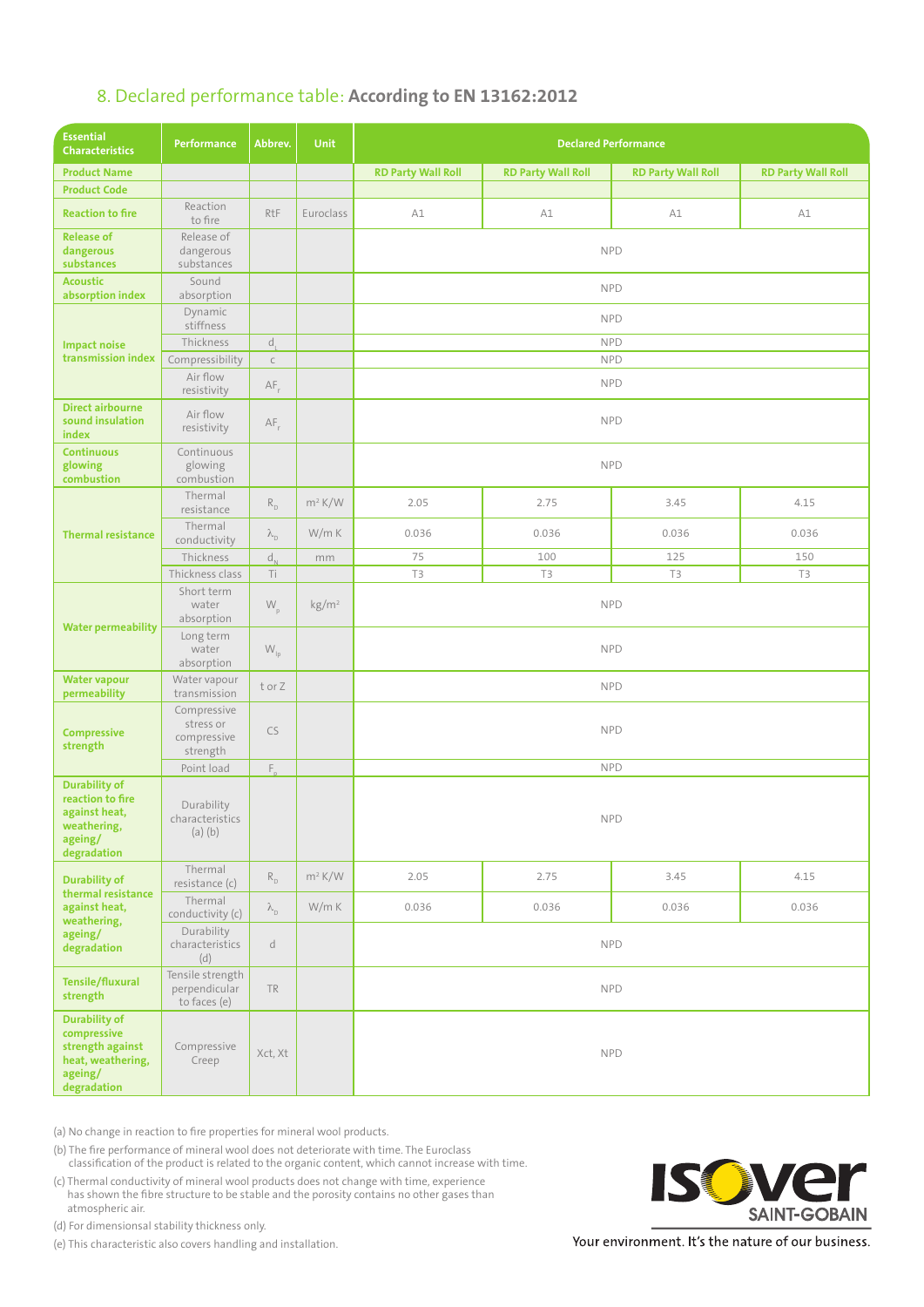| <b>Essential</b><br><b>Characteristics</b>                                                             | <b>Performance</b>                                  | Abbrev.                       | <b>Unit</b>            | <b>Declared Performance</b>         |                                     |                                     |  |  |
|--------------------------------------------------------------------------------------------------------|-----------------------------------------------------|-------------------------------|------------------------|-------------------------------------|-------------------------------------|-------------------------------------|--|--|
| <b>Product Name</b>                                                                                    |                                                     |                               |                        | <b>Timber Frame Party Wall Roll</b> | <b>Timber Frame Party Wall Roll</b> | <b>Timber Frame Party Wall Roll</b> |  |  |
| <b>Product Code</b>                                                                                    |                                                     |                               |                        |                                     |                                     |                                     |  |  |
| <b>Reaction to fire</b>                                                                                | Reaction<br>to fire                                 | RtF                           | Euroclass              | A1                                  | A1                                  | A1                                  |  |  |
| <b>Release of</b><br>dangerous<br>substances                                                           | Release of<br>dangerous<br>substances               |                               |                        | <b>NPD</b>                          |                                     |                                     |  |  |
| <b>Acoustic</b><br>absorption index                                                                    | Sound<br>absorption                                 |                               |                        | <b>NPD</b>                          |                                     |                                     |  |  |
| <b>Impact noise</b><br>transmission index                                                              | Dynamic<br>stiffness                                |                               |                        | <b>NPD</b>                          |                                     |                                     |  |  |
|                                                                                                        | Thickness                                           | d,                            |                        | <b>NPD</b>                          |                                     |                                     |  |  |
|                                                                                                        | Compressibility                                     | $\subset$                     |                        | <b>NPD</b>                          |                                     |                                     |  |  |
|                                                                                                        | Air flow<br>resistivity                             | $AF_r$                        |                        | <b>NPD</b>                          |                                     |                                     |  |  |
| <b>Direct airbourne</b><br>sound insulation<br>index                                                   | Air flow<br>resistivity                             | $AF_r$                        |                        | <b>NPD</b>                          |                                     |                                     |  |  |
| <b>Continuous</b><br>glowing<br>combustion                                                             | Continuous<br>glowing<br>combustion                 |                               |                        | <b>NPD</b>                          |                                     |                                     |  |  |
| <b>Thermal resistance</b>                                                                              | Thermal<br>resistance                               | $R_{\scriptscriptstyle\rm D}$ | $m^2 K/W$              | 1.35                                | 2.05                                | 2.75                                |  |  |
|                                                                                                        | Thermal<br>conductivity                             | $\lambda_{\text{D}}$          | W/m K                  | 0.036                               | 0.036                               | 0.036                               |  |  |
|                                                                                                        | Thickness                                           | $d_{N}$                       | mm                     | 50                                  | 75                                  | 100                                 |  |  |
|                                                                                                        | Thickness class                                     | Τi                            |                        | T3                                  | T3                                  | T3                                  |  |  |
| <b>Water permeability</b>                                                                              | Short term<br>water<br>absorption                   | $\mathsf{W}_{\mathsf{p}}$     | $\text{kg}/\text{m}^2$ | <b>NPD</b>                          |                                     |                                     |  |  |
|                                                                                                        | Long term<br>water<br>absorption                    | $\mathsf{W}_{\mathsf{lp}}$    |                        | <b>NPD</b>                          |                                     |                                     |  |  |
| <b>Water vapour</b><br>permeability                                                                    | Water vapour<br>transmission                        | torZ                          |                        | <b>NPD</b>                          |                                     |                                     |  |  |
| <b>Compressive</b><br>strength                                                                         | Compressive<br>stress or<br>compressive<br>strength | CS                            |                        | <b>NPD</b>                          |                                     |                                     |  |  |
|                                                                                                        | Point load                                          | $F_n$                         |                        | <b>NPD</b>                          |                                     |                                     |  |  |
| <b>Durability of</b><br>reaction to fire<br>against heat,<br>weathering,<br>ageing/<br>degradation     | Durability<br>characteristics<br>$(a)$ $(b)$        |                               |                        | NPD                                 |                                     |                                     |  |  |
| <b>Durability of</b><br>thermal resistance<br>against heat,<br>weathering,<br>ageing/<br>degradation   | Thermal<br>resistance (c)                           | $R_{_{\rm D}}$                | $m^2 K/W$              | 1.35                                | 2.05                                | 2.75                                |  |  |
|                                                                                                        | Thermal<br>conductivity (c)                         | $\lambda_{\text{D}}$          | W/m K                  | 0.036                               | 0.036                               | 0.036                               |  |  |
|                                                                                                        | Durability<br>characteristics<br>(d)                | $\operatorname{\mathsf{d}}$   |                        | <b>NPD</b>                          |                                     |                                     |  |  |
| <b>Tensile/fluxural</b><br>strength                                                                    | Tensile strength<br>perpendicular<br>to faces (e)   | TR                            |                        | <b>NPD</b>                          |                                     |                                     |  |  |
| <b>Durability of</b><br>compressive<br>strength against<br>heat, weathering,<br>ageing/<br>degradation | Compressive<br>Creep                                | Xct, Xt                       |                        | <b>NPD</b>                          |                                     |                                     |  |  |

(a) No change in reaction to fire properties for mineral wool products.

(b) The fire performance of mineral wool does not deteriorate with time. The Euroclass classification of the product is related to the organic content, which cannot increase with time.

(c) Thermal conductivity of mineral wool products does not change with time, experience has shown the fibre structure to be stable and the porosity contains no other gases than atmospheric air.

(d) For dimensionsal stability thickness only.

(e) This characteristic also covers handling and installation.



Your environment. It's the nature of our business.